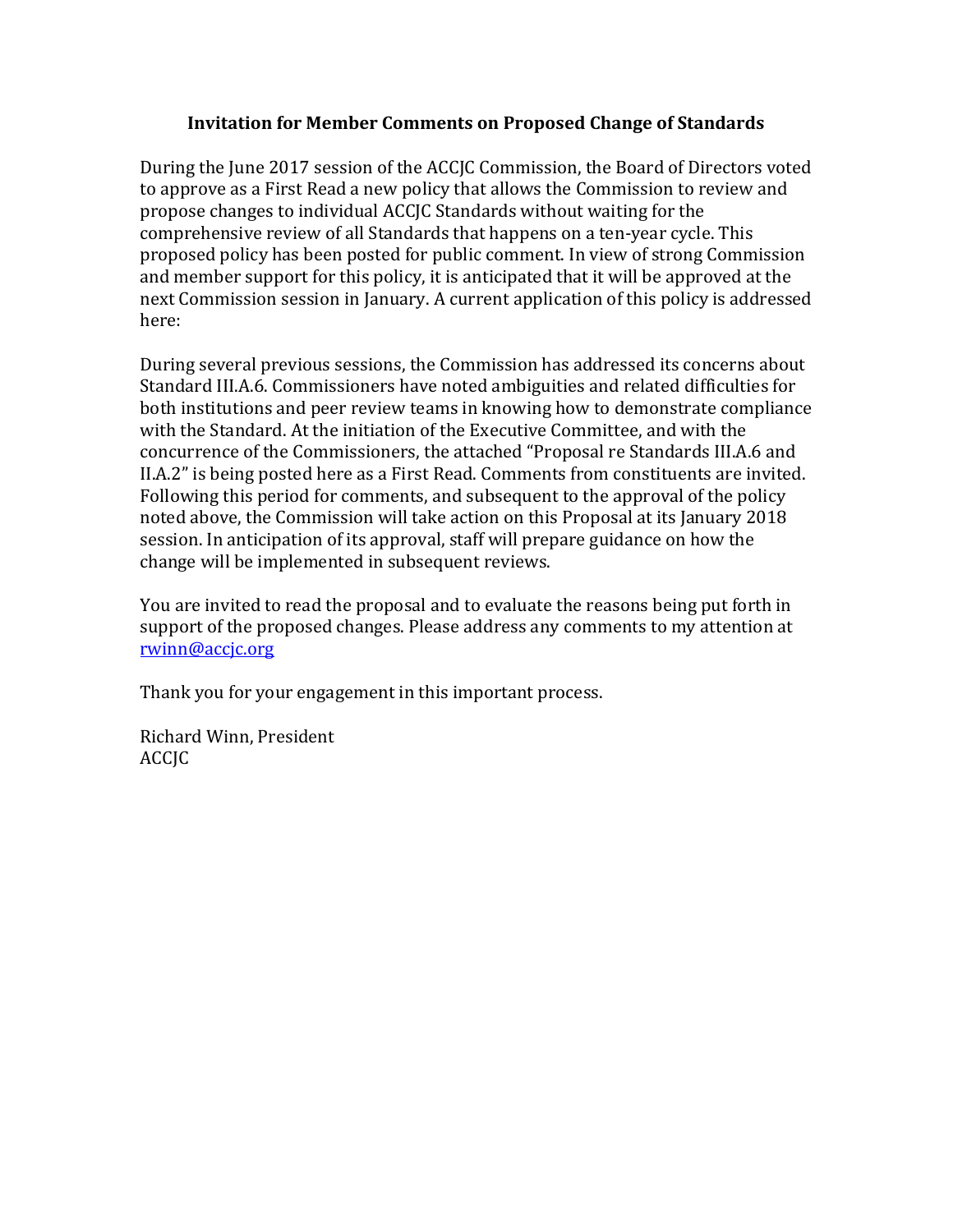## **Proposal Regarding Standard III.A.6**

*The evaluation of faculty, academic administrators, and other personnel directly responsible for student learning includes, as a component of that evaluation, consideration of how these employees use the results of the assessment of learning outcomes to improve teaching and learning.* – ACCJC Standard III.A.6

PART 1: In light of the following concerns, the ACCJC Commission proposes the removal the Standard III.A.6 and an expanded focus of Standard II.A.2, based on the following considerations:

- By placing Standard III.A.6 under the heading of Standard III.A "Human Resources," it conflates a student learning focus with a personnel performance expectation.
- The Standard is susceptible to the inference that student learning is largely the result of an individual faculty member's efforts rather than of a collective and collaborative effort among program faculty.
- It has been found to be difficult to propose a metric or action that could be used consistently by teams to determine compliance with the Standard.
- The "unit of measure" for establishing compliance is typically based on the self-reported actions of single individuals, which is a granular evaluation focus for a review team and difficult for a team to substantiate. There are instances in which review teams have requested access to confidential performance review files in fulfilling what they saw as their obligation under the evaluation of this Standard.
- As presently understood, this Standard is often seen as an intrusion into the domain of collective bargaining since faculty performance reviews are a negotiated aspect of a union contract.
- Standard III.A.5 already focuses on the value of performance evaluations while not singling out this area of academic engagement as a criterion.
- It is ambiguous as to who is covered by the phrase, "other personnel directly involved." This leaves institutions to make sometimes inconsistent delineations of whom to include in this category – which teams may then second-guess during their review, expecting other groups to have been included.
- In preparing their ISER, institutions have reported widely varying practices in how they apply the aspect of the Standard that requires "consideration of how these employees use the results of the assessment of learning outcomes to improve teaching and learning" in conducting personnel evaluations. This leaves teams – and, ultimately, the Commission – in an uncertain position as to how to determine compliance in a consistent manner over time.